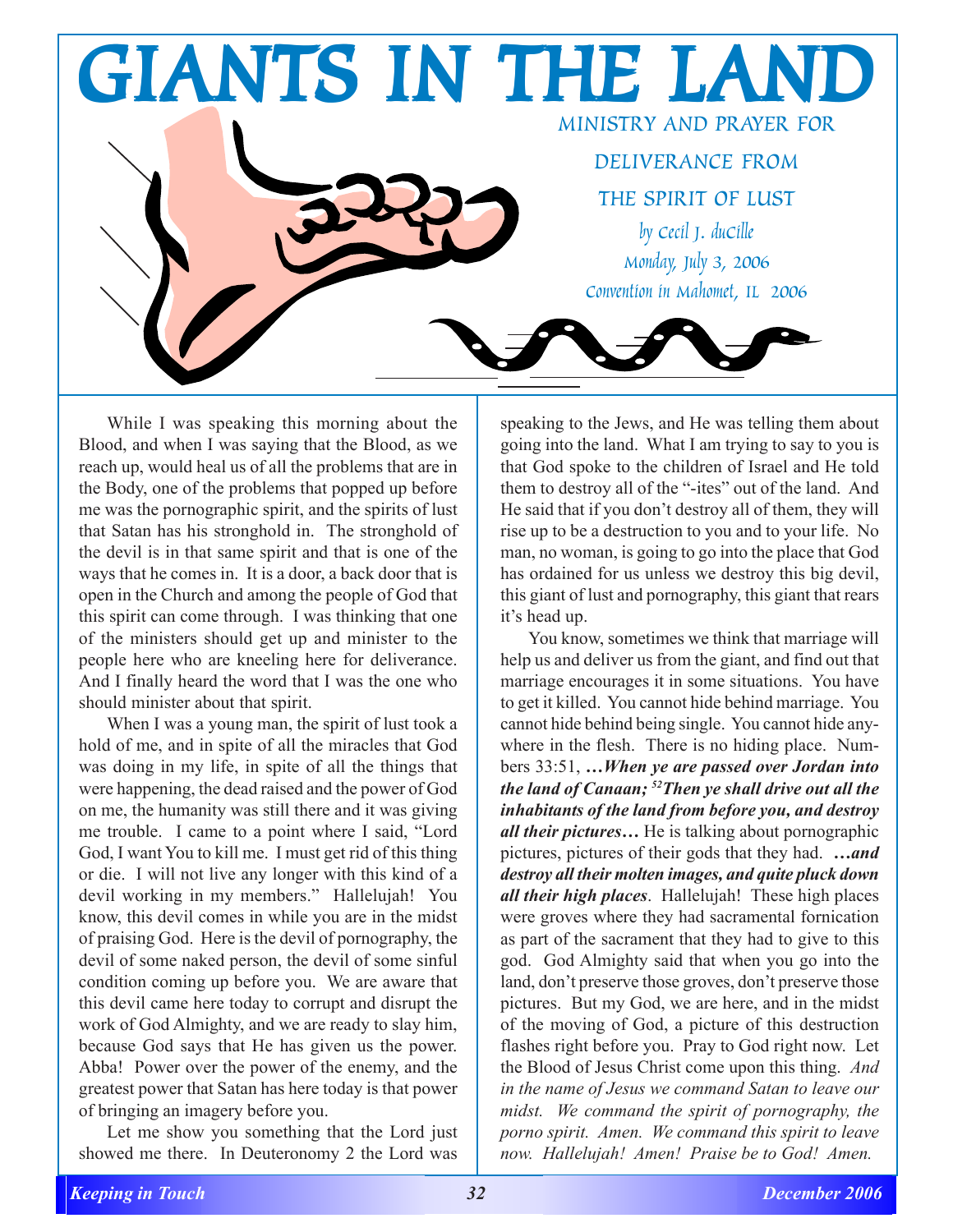For years, this spirit held on to my family. For years this thing held on. And while we were praying, we saw this Indian goddess with six arms, and this thing was just striking, striking this young man – just beating him – all six arms. It was just like a mechanical thing was beating him in his face. He wanted to fight back. He wanted to win. He was trying to fight but there was no hope for him. We called on the name of the Lord. It took a long time before God intervened and broke it out, but let me tell you something - as Sister Sue said, you don't have to wait to die to get rid of this thing.

I went to God and said, "Kill me, God. I want to die now. I am not going to eat one morsel until you set me free. If you don't set me free, then take me home! I am not going to live with that devil one more minute." Amen. Yes - I was not going to live with

that devil one more minute, and I stopped eating. I stopped eating in April. April is always my worst month. I am sure that they did crucify Jesus in April, because when April comes it is terrible. I did not eat that month, and I was so weak, I fell in the bed and I got pneumonia, and I started vomiting blood. They tried to give me something to eat and I refused. They tried to give me a little thing in my mouth, a liquid, but I said, "NO! No food, no water! I want to die. Unless God Himself intervenes, I must die. I am not going to live with lust ANYMORE!" No more!

You must have the will to do it now. As I said, Sister Sue came up here and she said what happened to George's father - when he got to a point that he actually entered into a place with God, and he came back. Hallelujah! And when Manoah saw God, he said, "Oh God, I am going to die now because I have seen God." And God said, "No, you won't die" (Judges 13). That means that God has a place where you can see God and LIVE. God can intervene in your life and deliver you. Hallelujah!

Yes, some of us are hiding behind the woman, hiding behind the wife. The wife is hiding behind the husband. If it were not for the husband or the wife, you would have been taken by this spirit. Amen. But we are hiding. THERE IS NO HIDING IN THE FLESH ANY MORE! THERE ARE NO HIDING PLACES! It said KILL ALL THE INHABITANTS IN

*...when Manoah saw God, he ...when Manoah saw God, he ...when Manoah saw God, he said, "Oh God, I am going to "Oh God, I going said, "Oh God, am going to die now because I have seen* God." And God said, "No, you *won't die" (Judges 13). That won't (Judges 13). won't die" (Judges means that God has a place means that has placemeans that God a where you can see God and* LIVE. God can intervene in *your life and deliver you.* 

THE LAND!!!

You know, sometimes you look and you say, "Oh, but that was cruel." "That was rough." It was not cruel. It was a spiritual disease that would destroy the whole human race. God said, "Wipe them out. I create and I destroy." Those who were to go to heaven, God would take them in. Those who were to go to hell, God would take them in. As a matter of fact, at that time, everybody went to hell, because Jesus Christ had to come to take them out of hell.

But the fact is, God says, "Destroy from the land! I'm taking you into a land. I'm taking you into a new place. You cannot go in that place with the sins that you have out here." You must be free. You can't preach the gospel without being free. Amen.

I saw one brother, I mean, I am talking things out of school, but let me tell you, this brother was part of

the church where we were. He was one of the high men in the church. I don't remember if he was a bishop or what, but he did not overcome lust. He could not resist the women in the church, the poor women who were weak, they could not resist, and so he got involved. The church found out, they caught him and tried him, and they kicked him out. Do you know what he did? He went and started his own church. He was the big shot now. He has one of the biggest churches in the United States now, and he is still carrying on. Is he wicked and bad? He can't help himself. He never did get deliv-

erance from that spirit. Amen.

I fasted until I came to a point of vomiting blood, coughing, and taking nothing at all. I lost all strength and was not able to get up off of the bed. I could hardly open my eyes. I had to make an effort to open my eyes. My eyes were sunken down and all that was left there was a skeleton. God had been coming to me every day and showing me where I was going up the hill. Amen. One day after forty days had passed over, He showed me, "Well, you have made it." On that day, He sent my brother, who had been searching for me for a whole month. He found me up in a mountain, lying down in this condition. God told him to bring one bottle of cod liver oil malt. That was what he brought, and that was exactly what I needed. That was the first nourishment that I took.

But then, I WAS SET FREE. Amen. Now, after